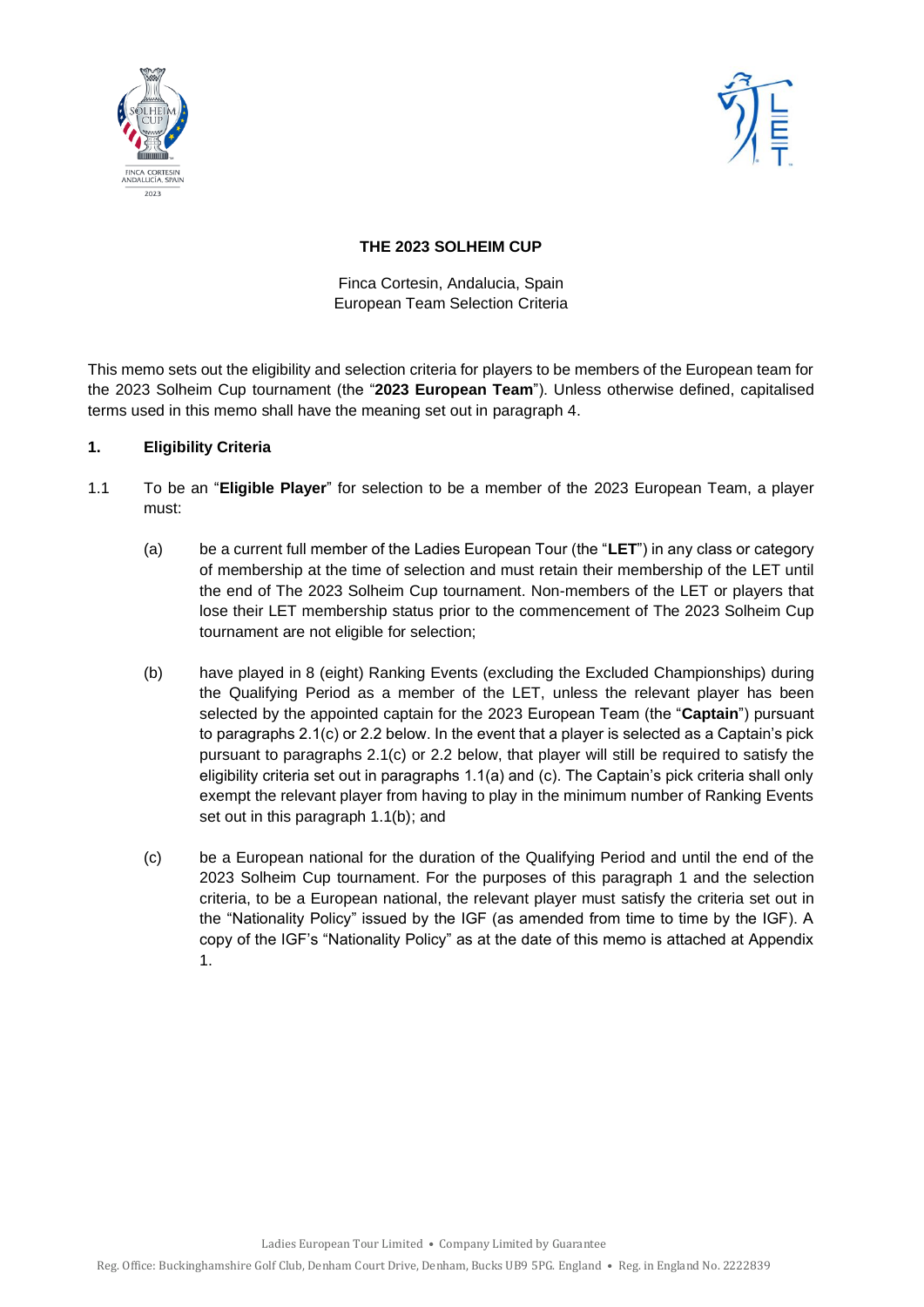#### **2. 2023 European Team Selection Criteria**

- 2.1 The 2023 European Team will consist of 12 Eligible Players, who shall be selected as follows:
	- (a) the top 2 Eligible Players on the LET Solheim Cup Points ranking at the end of the Qualifying Period, based on LET Solheim Cup Points accumulated from all Ranking Events during the Qualifying Period. In the event of a tie (equal points), placings shall be determined in favour of the player with the higher ranking on the Rolex Women's World Rankings at the end of the Qualifying Period; and
	- (b) the top 6 Eligible Players appearing on the Rolex Women's World Rankings at the end of the Qualifying Period who are not already qualified under (a) above. In the event of a tie (equal points), placings shall be determined in favour of the player with the higher ranking on the LET Solheim Cup Points ranking at the end of the Qualifying Period; and
	- (c) a further 4 Eligible Players selected by the Captain.
- 2.2 In the event that any Eligible Player is selected to be a member of the 2023 European Team and:
	- (a) sustains an injury or becomes ill or is otherwise unavailable to play for the 2023 European Team (which shall be determined by LET in its absolute discretion); or
	- (b) engages (whether before or after the selection) in any conduct, behaviour, practices or arrangements which may bring The Solheim Cup, the LET or the sport of golf into public disdain or disrepute (which shall be determined by LET in its absolute discretion),

in each case, the relevant player will be replaced by an Eligible Player who is selected from the Captain reserve list which will be determined at the end of the Qualifying Period.

#### **3. LET Solheim Cup Points**

- 3.1 LET Solheim Cup Points can only be earned by an Eligible Player from the date on which she becomes an Eligible Player and while she remains an Eligible Player pursuant to paragraph 1.1 above.
- 3.2 LET Solheim Cup Points shall be awarded in the period from the start of the Qualifying Period to the end of the Qualifying Period. With the points allocation doubling during the year of the 2023 Solheim Cup (from 1<sup>st</sup> January 2023 until the end of the Qualifying Period). Points shall be awarded based on the below Criteria:
	- (a) the top 10 placed Eligible Players competing at an Official Event, as set out in Table A in paragraph 5 below;
	- (b) the top 20 placed Eligible Players competing at a Co-Sanctioned Event, as set out in Table B in paragraph 5 below;
	- (c) the top 20 placed Eligible Players competing at a Major Championship, as set out in Table C in paragraph 5 below;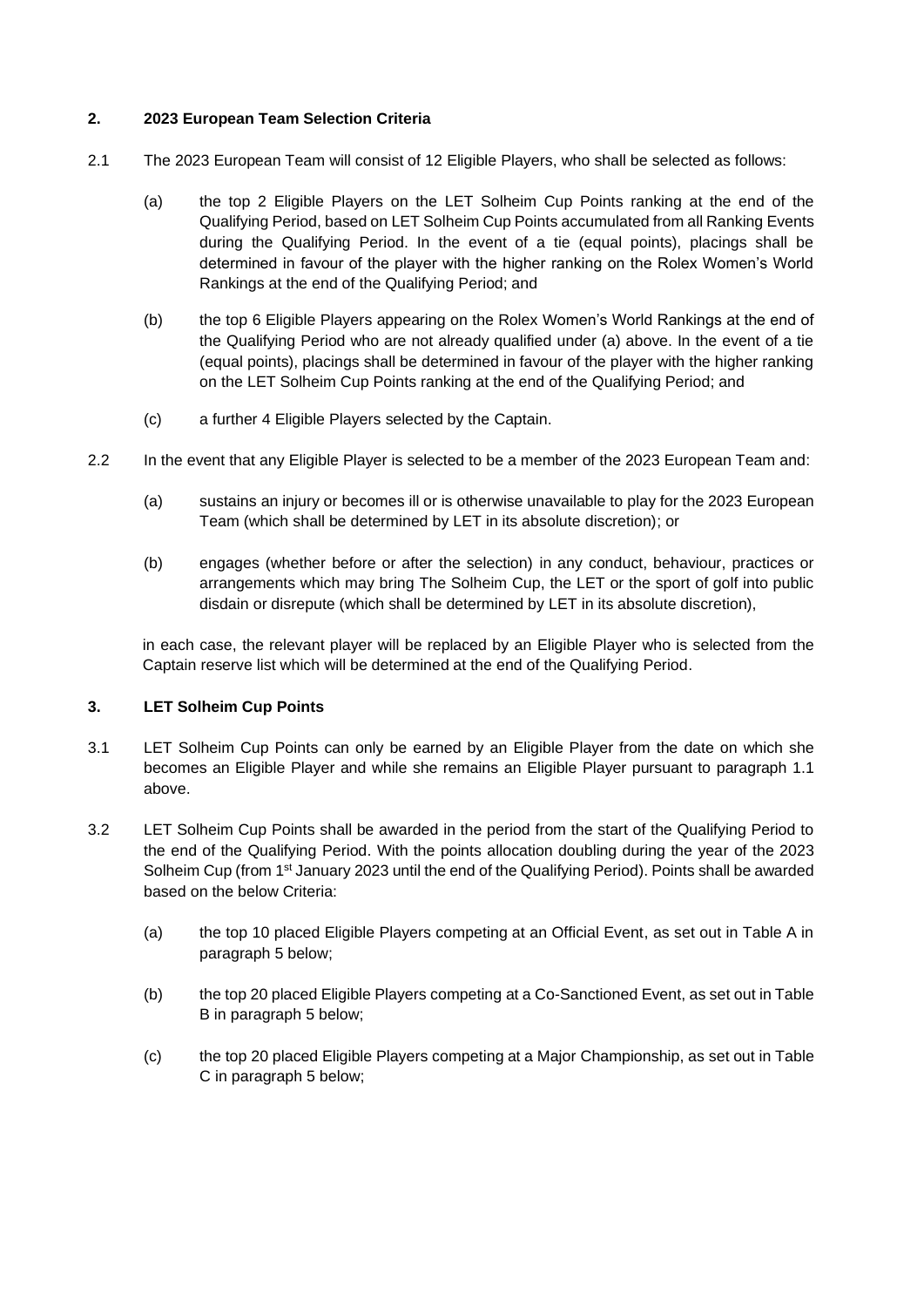### **4. Definitions**

In this memo, unless the context requires otherwise:

**"Co-sanctioned Event"** means a Ranking Event that counts towards the official Tour rankings on both the LET and LPGA schedule;

**"Distribution Tables"** means the tables set out in paragraph 5 of this memo;

**"European"** shall have the meaning set out in the "Nationality Policy" issued by the IGF (as amended from time to time by the IGF);

**"Excluded Championships"** means collectively the US Women's Open, the Chevron Championship, and the KPMG Women's PGA Championship;

**"IGF"** means the international federation recognised by the International Olympic Committee as the world governing body for golf whose headquarters are located in Lausanne, Switzerland;

**"LET Solheim Cup Points"** means the ranking points awarded to Eligible Players in accordance with paragraph 3 above;

"**Official Event**" means all Ranking Events on the LET Schedule not otherwise defined as a Co-Sanctioned Event or a Major Championship.

**"Major Championship"** means any of the following tournaments or such other tournament which LET notifies to the LET members is a Major Championship (collectively the **"Major Championships"**):

- (a) AIG Women's Open
- (b) Amundi Evian Championship
- (c) US Women's Open
- (d) Chevron Championship
- (e) KPMG Women's PGA Championship

**"Qualifying Period"** means the period that begins on the day immediately following the last day of the 2021 Solheim Cup (such date being  $7<sup>th</sup>$  September 2021) and shall end on such date notified by LET in writing to LET members following the release of the 2023 schedule.

**"Ranking Events"** means those golf tournaments which take place during the Qualifying Period that are sanctioned by the LET at which LET members are eligible to earn women's world golf ranking points.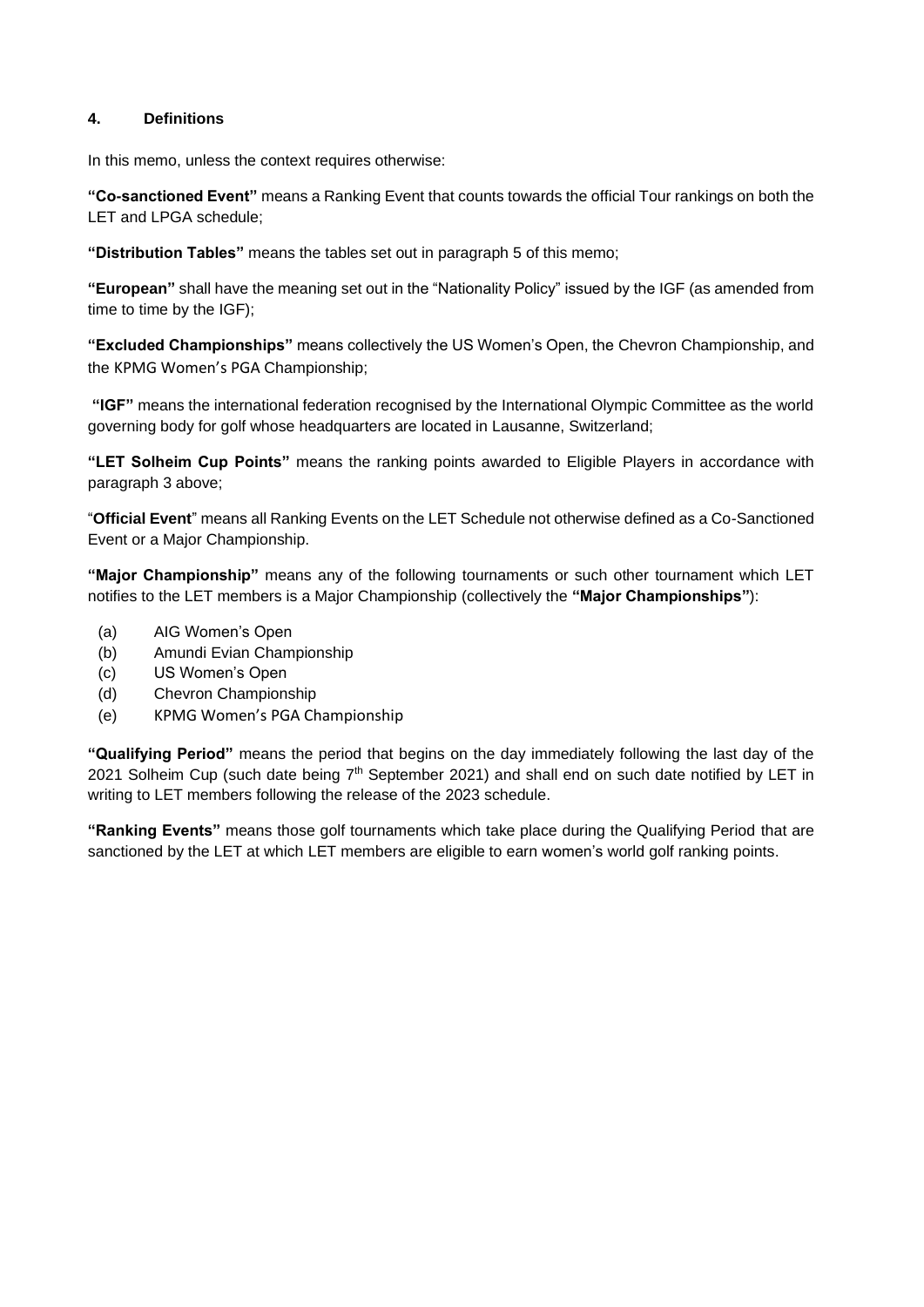# **5. LET Solheim Cup Points Distribution Tables**

Distribution Table A: Official Event

| Position | 2021-2022 | 2023 |
|----------|-----------|------|
|          | 20        | 40   |
| 2        | 12        | 24   |
| 3        | 9         | 18   |
| 4        | 8         | 16   |
| 5        |           | 14   |
| 6        | 6         | 12   |
|          | 5         | 10   |
| 8        | 4         | 8    |
| 9        | 3         | 6    |
| 10       | 2         |      |

Distribution Table B: Co-sanctioned Event

| Position                | 2021-2022      | 2023         |
|-------------------------|----------------|--------------|
| 1                       | 30             | 60           |
| $\overline{c}$          | 22.5           | 45           |
| 3                       | 15             | $30\,$       |
| $\overline{\mathbf{4}}$ | 13.5           | 27           |
| 5                       | 12             | 24           |
| 6                       | 11.25          | 22.5         |
| $\overline{7}$          | 10.5           | 21           |
| 8                       | 9.75           | 19.5         |
| 9                       | 9              | 18           |
| 10                      | 8.25           | 16.5         |
| 11                      | $7.5\,$        | 15           |
| 12                      | 6.75           | 13.5         |
| 13                      | 6              | 12           |
| 14                      | 5.25           | 10.5         |
| 15                      | 4.5            | 9            |
| 16                      | 3.75           | 7.5          |
| 17                      | $\mathfrak{S}$ | 6            |
| 18                      | 2.25           | 4.5          |
| 19                      | 1.5            | $\mathbf{3}$ |
| 20                      | 0.75           | 1.5          |